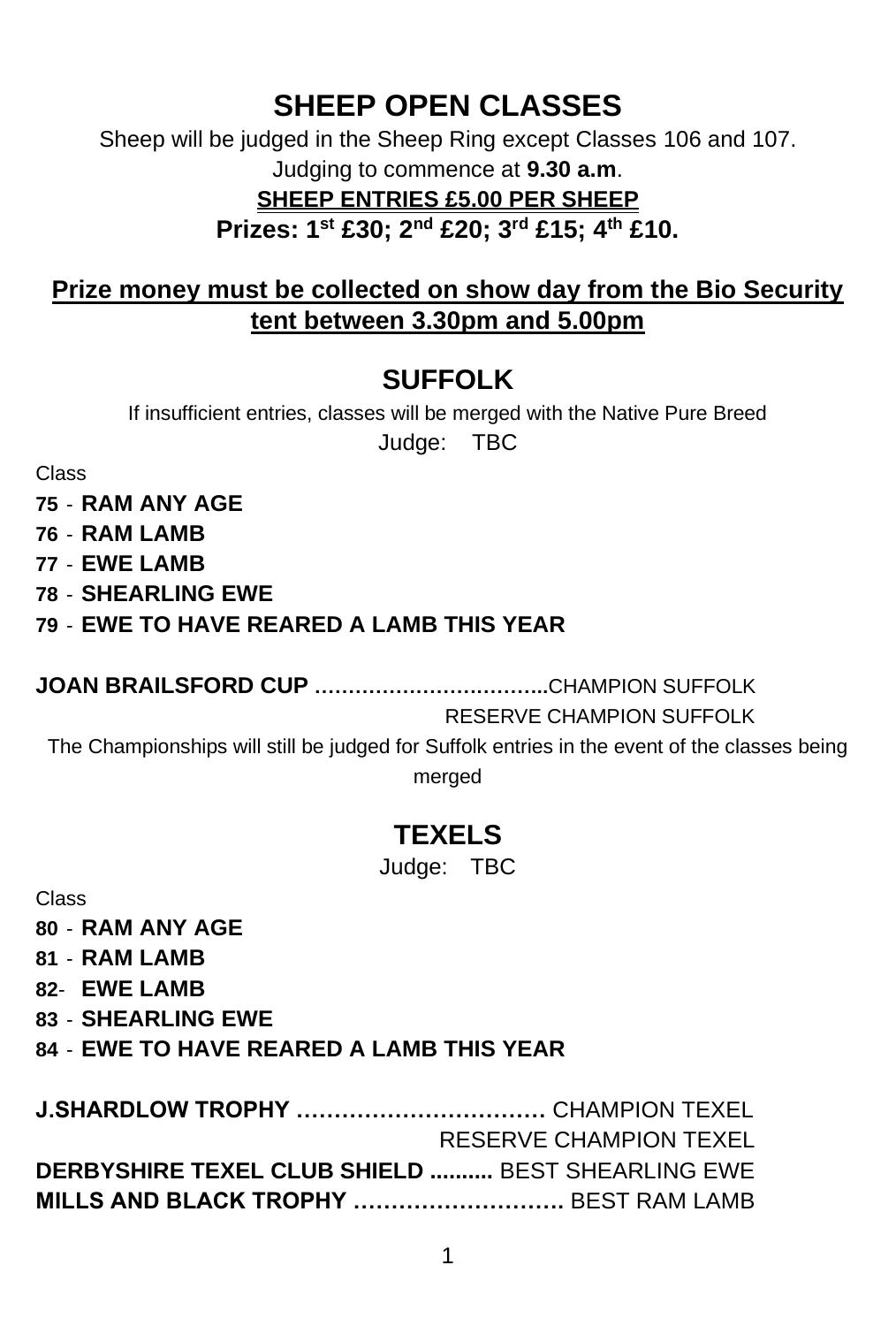## **ANY CONTINENTAL OTHER THAN TEXEL**

Judge: TBC

Class

**85** - **RAM ANY AGE**

**86** - **RAM LAMB**

**87** - **EWE LAMB**

**88** - **SHEARLING EWE**

**89** - **EWE TO HAVE REARED A LAMB THIS YEAR**

CHAMPION CONTINENTAL OTHER THAN TEXEL RESERVE CHAMPION CONTINENTAL OTHER THAN TEXEL

# **NATIVE PURE BREED OTHER THAN SUFFOLK**

Judge: TBC

**[Badgerface Welsh,](http://en.wikipedia.org/w/index.php?title=Badgerface_Welsh&action=edit&redlink=1) [Beulah,](http://en.wikipedia.org/w/index.php?title=Beulah_sheep&action=edit&redlink=1) [Black Welsh Mountain,](http://en.wikipedia.org/wiki/Black_Welsh_Mountain) [Bluefaced Leicester,](http://en.wikipedia.org/wiki/Bluefaced_Leicester) [Border](http://en.wikipedia.org/wiki/Border_Leicester)  [Leicester,](http://en.wikipedia.org/wiki/Border_Leicester) [Brecknock Hill,](http://en.wikipedia.org/w/index.php?title=Brecknock_Hill&action=edit&redlink=1) [Cheviot,](http://en.wikipedia.org/wiki/Cheviot_sheep) [Clun Forest,](http://en.wikipedia.org/wiki/Clun_Forest_sheep) [Dalesbred,](http://en.wikipedia.org/wiki/Dalesbred) [Derbyshire Gritstone,](http://en.wikipedia.org/wiki/Derbyshire_Gritstone)  [Devon Closewool,](http://en.wikipedia.org/wiki/Devon_Closewool) [Exmoor Horn,](http://en.wikipedia.org/wiki/Exmoor_Horn) [Hampshire Down,](http://en.wikipedia.org/w/index.php?title=Hampshire_Down&action=edit&redlink=1) [Hebridean,](http://en.wikipedia.org/wiki/Hebridean_(sheep)) [Herdwick,](http://en.wikipedia.org/wiki/Herdwick) [Jacob,](http://en.wikipedia.org/wiki/Jacob_(sheep))  [Kerry Hill,](http://en.wikipedia.org/wiki/Kerry_Hill_(sheep)) [Llandovery Whiteface Hill,](http://en.wikipedia.org/w/index.php?title=Llandovery_Whiteface_Hill&action=edit&redlink=1) [Llanwenog,](http://en.wikipedia.org/wiki/Llanwenog_(sheep)) [Lleyn,](http://en.wikipedia.org/wiki/Lleyn_sheep) [Lonk,](http://en.wikipedia.org/wiki/Lonk) [North Country Cheviot,](http://en.wikipedia.org/wiki/North_Country_Cheviot)  Romney, Rough Fell, Ryeland, Scottish Blackface, Shetland, South Wales Mountain, Southdown, Swaledale, Welsh Hill Speckled, Welsh Mountain, Wiltshire Horn** Class **Not to be Shown in any Other Class**

**90** - **RAM ANY AGE**

**91** - **RAM LAMB**

**92** - **EWE LAMB**

**93** - **SHEARLING EWE**

**94** - **EWE TO HAVE REARED A LAMB THIS YEAR**

CHAMPION NATIVE PUREBREED OTHER THAN SUFFOLK RESERVE CHAMPION NATIVE PUREBREED OTHER THAN SUFFOLK

## **PRIMITIVE**

Judge: TBC

**Boreray, Castlemilk Moorit, Hebridean, Manx Loaghtan, North Ronaldsay, Soay, Shetland Class**

- **95 RAM ANY AGE**
- **96 RAM LAMB**
- **97 EWE LAMB**
- **98 SHEARLING EWE**